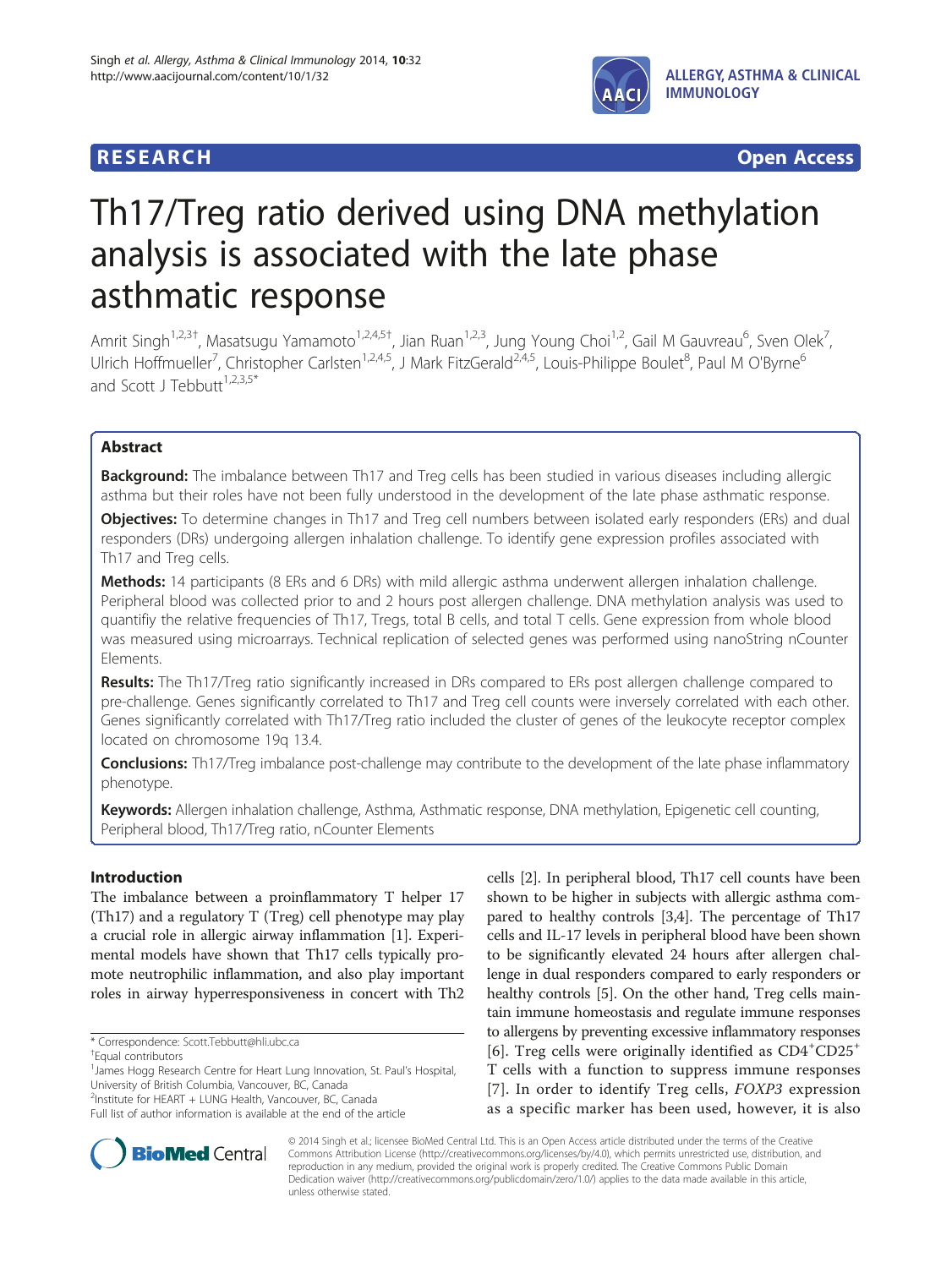expressed in activated non-suppressor T cells [\[8,9](#page-8-0)]. Low levels of the IL-7 receptor (CD127) in combination with high expression of CD4 and CD25 can be used to isolate highly purified suppressive Tregs [\[10\]](#page-8-0). Recently, DNA methylation analysis of the Treg specific demethylation region (TSDR) within the FOXP3 locus has been used to enumerate Treg cells, [[11\]](#page-8-0) which have been shown to significantly correlate with  $CD4^+CD25^+CD127^{lo}$  and CD4<sup>+</sup>CD25<sup>+</sup>CD127<sup>lo</sup>FOXP3<sup>+</sup> cells [[12\]](#page-8-0).

We have previously demonstrated that peripheral blood is a useful biological material with which to study changes in the blood transcriptome, proteome and metabolome of individuals with mild atopic asthma undergoing allergen inhalation challenge [[13](#page-8-0)-[16](#page-8-0)]. In the present study, we have used qPCR based DNA methylation analysis to estimate the number of Th17 cells, Treg cells, T cells and B cells in peripheral blood of mild atopic asthmatics undergoing allergen inhalation challenge. In the same individuals, we also analysed gene expression profiles in whole blood using microarrays to identify genes correlated with each cell type. We hypothesized that changes in specific immune cell counts in peripheral blood would be associated with the allergen-induced late phase asthmatic response.

#### Methods

#### Study participants and allergen inhalation challenge

The Institutional Review Boards of the participating institutions, University of British Columbia, McMaster University and Université Laval, approved this study. Fourteen individuals were recruited as part of the AllerGen NCE Clinical Investigator Collaborative (Canada) and provided written informed consent to undergo an allergen inhalation challenge. All participants were non-smokers, free of other lung diseases, and not pregnant. Diagnosis of asthma was based on the Global Initiative for Asthma criteria. Participants were diagnosed with mild allergic asthma, and only used intermittent short-acting bronchodilators for treatment of their asthma. Participants had a baseline  $FEV_1 \ge 70\%$ of predicted, and the  $PC_{20}$ , provocative concentration of methacholine required to produce a 20% decrease in FEV<sub>1</sub>, was ≤16 mg/mL.

Skin prick tests were used to determine allergies to cat, and the dose of cat allergen extract for inhalation. Methacholine and allergen challenges were conducted as triad visits. On the first and third day, participants underwent methacholine inhalation tests for assessments of airway hyperresponsiveness (AHR) as described previously [[17,18](#page-8-0)]. The allergen-induced shift (post/pre in  $PC_{20}$ ) was evaluated as the change in AHR. On the second day participants underwent allergen inhalation challenge with extracts of cat pelt or hair in doubling doses until a drop in  $FEV<sub>1</sub>$  of at least of 20% was achieved, then  $FEV<sub>1</sub>$  was measured at regular intervals up to 7 hours post-challenge as

described previously [\[19\]](#page-8-0). All participants developed an early response which resolved within 1–3 hours after challenge. Participants that demonstrated a maximum drop in  $FEV<sub>1</sub>$  of greater than 15% between 3 to 7 hours after allergen inhalation were classified as dual responders (DRs). Participants having an  $FEV<sub>1</sub>$  drop of 10% that was still falling at the end of the 7 hour observation period were categorized as DRs if they also demonstrated a drop in  $PC_{20}$ (post compared to pre methacholine challenge). Participants who showed neither a drop in  $FEV<sub>1</sub> > 15%$  between 3 to 7 hours after challenge nor a decreased  $PC_{20}$  were classified as isolated early responders (ERs).

#### Blood collection and isolation of RNA and DNA

Peripheral blood was obtained immediately before and 2 hours post-challenge in PAXgene Blood RNA tubes (PreAnalytiX, Qiagen/BD, Valencia, CA, USA) for RNA and in K2 EDTA Vacutainer tubes (BD, Franklin Lakes, NJ, USA) for buffy coat and complete blood count (CBC) measurements. Cellular RNA was purified from 2.5 mL of whole blood in PAXgene tubes according to the manufacturer's protocols using the RNeasy Mini Kit (Qiagen, Chatsworth, CA, USA). Total DNA was isolated from whole blood or buffy coat from EDTA tubes using QIAamp DNA Blood Mini Kit (Qiagen) according to the manufacturer's protocol.

#### Epigenetic cell counting of lymphocyte subsets using DNA methylation analysis

Cell counting of lymphocyte subsets was performed by Epiontis (Berlin, Germany) using quantitative real-time PCR (qPCR) based DNA methylation analysis [\[20,21](#page-8-0)]. Briefly, bisulphite conversion [\[22\]](#page-8-0) of genomic DNA resulting in either CpG-variants (if DNA is methylated) or TpG-variants (if DNA is unmethylated) was performed. Each qPCR assay is specific for either the demethylated FOXP3 TSDR (for Tregs) or the demethylated CD3D/G (for T cells) or the demethylated IL17A (for Th17 cells) or the B cell specific demethylated gene region (for B cells) templates, since the demethylated version of these regions have been shown to be exclusively present in Treg, T cells, Th17 cells and B cells respectively. The other qPCR assay is specific for a control region within the GAPDH gene, a target that is demethylated in all cells. The GAPDH PCR assay serves as a "load control" as it estimates the number of "total cells" in a given sample. The percentage of Treg cells, T cells, Th17 cells and B cells in a sample is calculated as:

Percentage of a particular cell-type = [Copy Equivalents as determined with the PCR assay targeting the cellspecific DNA target region (e.g. TpGTSDR)]/[Copy Equivalents as determined with the GAPDH qPCR assay  $(TpG^{GAPDH}) \times [100] \times [2<sup>a</sup>]$ .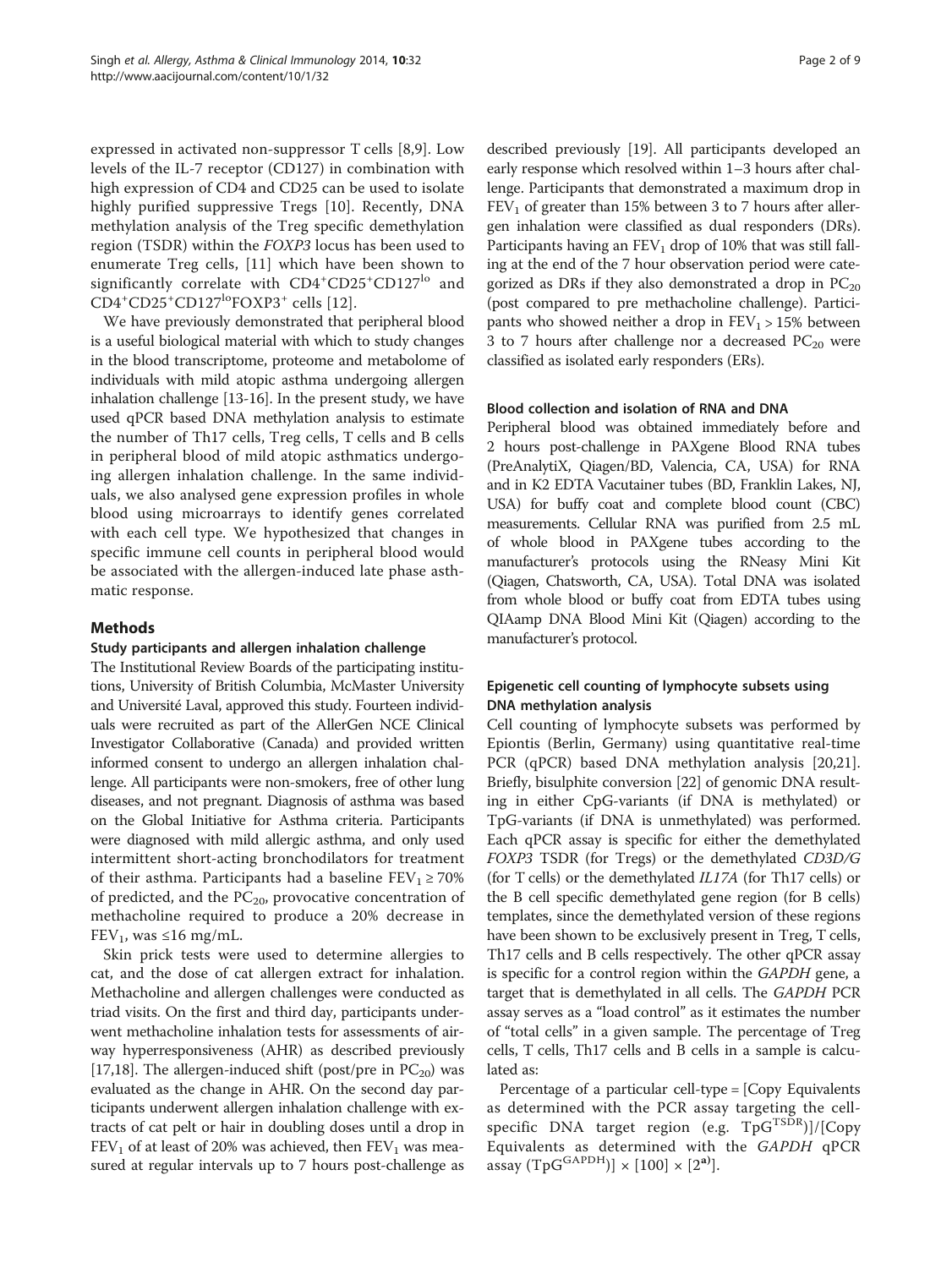In the equation above, the "Copy Equivalents" as determined by the cell-specific PCR assay corresponds to "Treg cells", or "T cells" or "Th17 cells" or "B cells" copies, respectively. The "Copy Equivalents" as determined with the GAPDH PCR assay corresponds to the "total cell" copies, respectively. A factor of "100" is used to translate the result into percentage of cells.

 $a)$  Only for Tregs a factor of "2" is applied in the equation to correct for the fact that each cell has two copies of the (demethylated) GAPDH gene but each Treg has just one copy of the demethylated FOXP3 gene. As FOXP3 is X-chromosomally located, each Treg holds exactly one copy of the demethylated FOXP3 gene. Tregs from male subjects hold one X chromosome on which the FOXP3 gene is demethylated. In contrast, each Treg from a female subject has two X chromosomes (and thus two copies of the FOXP3 gene) but one X chromosome is inactivated (i.e. fully methylated) and it exists as a Barr body in the cell.

#### Microarray gene expression assay

Genome-wide expression profiling, labelling and array hybridization were performed using Affymetrix Human Gene 1.0 ST arrays (Affymetrix, Santa Clara, CA, USA). All microarray data has previously [[16](#page-8-0)] been deposited into the Gene Expression Omnibus (GSE40240). All 'CEL' files were normalized using the Robust Multiarray Average (RMA).

#### nCounter Elements

Technical replication of selected genes was performed using a new digital technology, nCounter Elements (NanoString, Seattle, USA). nCounter Elements allows users to combine nCounter Elements General Purpose Reagents (GPRs) with unlabelled probes that target specific genes of interest [\(www.nanostring.com/elements/](http://www.nanostring.com/elements/)). 100 ng of each RNA sample is added to the TagSet in hybridization buffer and incubated at 65°C for 16 hours. The TagSet consists of a reporter tag and capture tag that hybridize to the user designed gene-specific probe A and probe B complex. Automated processing per cartridge on the PrepStation (high sensitivity protocol) occurs for 3 hours. After a 2.5 hour scan per cartridge, counts are acquired from the GEN2 Digital Analyzer. Details regarding data normalization can be found in the supplementary material.

#### Statistical and bioinformatics analysis

Linear models were used to test the association between immune cell frequencies and cell-specific gene expression profiles. Cell counts and all combinations of cell ratios (T, B, Treg and Th17) were compared using linear regression models. All microarray data were analysed using the linear models for microarrays (limma) R-library [[23\]](#page-8-0). The Benjamini-Hochberg false discovery rate (FDR) was used to correct for multiple testing. Partial least squares (PLS), from the mixOmics R-library [[24\]](#page-8-0) was used to identify the relationship between cell-specific gene lists. Statistical analyses were performed in the statistical computing program R version 3.0.1 [\[25](#page-8-0)].

To test for the enrichment of gene lists, GeneGo network analysis was performed using MetaCore from Thomson Reuters. Network analyses were performed on gene lists created by ranking genes by the scores which rank the subnetworks to saturation with the objects from the initial gene list.

#### Results

#### Participant characteristics

The 14 participants were classified into eight isolated early responders (ERs) and six dual responders (DRs), as shown in Table [1](#page-3-0). The mean drop in  $FEV_1$  during the late phase in DRs  $(21.3 \pm 3.2)$  was 4 times greater  $(p < 0.05)$ compared to ERs  $(5.1 \pm 1.4)$  $(5.1 \pm 1.4)$  $(5.1 \pm 1.4)$ . Table 1 also shows that all participants exhibited an immediate drop in  $FEV<sub>1</sub>$  of greater than 20%.

#### Correlation between immune cell frequency and cell-specific gene expression

Sum of the T cell and B cell frequencies obtained using the methylation assays strongly correlate (Spearman  $r = 0.95$ ) with the lymphocyte frequency obtained using a hematolyzer (Additional file [1](#page-7-0): Figure S1). T cell, B cell and Th17 cell counts were significantly positively correlated with the genes targeted in epigenetic cell counting in both the microarray (Figure [1;](#page-3-0) top row) and nanoString (Figure [1](#page-3-0); bottom row) platforms. Treg cell counts were not correlated with FOXP3 gene expression measured using microarrays but was significantly correlated using nanoString, suggesting greater sensitivity of the platform (Figure [1,](#page-3-0) red points).

#### Th17 to Treg ratio discriminates early from dual responders after challenge

Allergen inhalation did not significantly change T cell, B cell, Treg cell and Th17 cell counts in either ERs or DRs. In addition, comparing the change in cell counts in ERs with the change in cell counts in DRs (ΔER vs. ΔDR) no significant cell-types were identified (Table [2A](#page-4-0)). Next, the ratios between different cell-types were analyzed (Table [2B](#page-4-0)). Table [2B](#page-4-0) shows that the Th17/Treg ratio significantly (p = 0.03) increased in DRs compared to ERs, from pre to post challenge. Figure [2](#page-4-0) shows that the Th17/Treg ratio did not change from pre to post challenge in ERs (net change =  $0.006 \pm 0.09$ ), whereas the Th17/Treg ratio increased in DRs (net change =  $0.28 \pm 0.03$ ).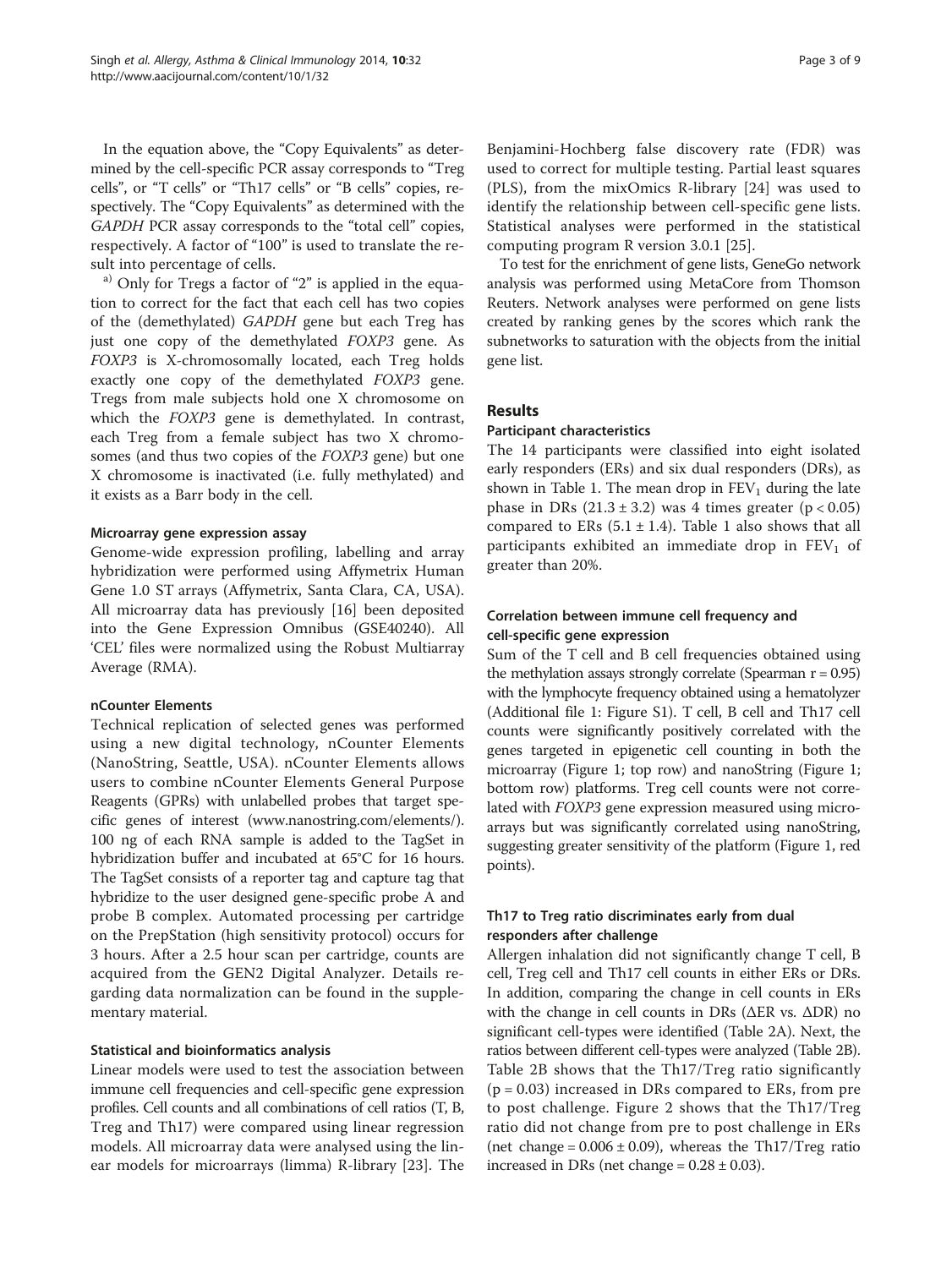| Participant    | Age (year)     | Sex (M:F) | Allergen | Pre $[PC_{20}]$  | Post $[PC_{20}]$ | Allergen-induced<br>shiftb | % fall in FEV1 |                  |
|----------------|----------------|-----------|----------|------------------|------------------|----------------------------|----------------|------------------|
| ID             |                |           |          | (mg/mL)          | (mg/mL)          |                            | Early          | Late             |
| ER             |                |           |          |                  |                  |                            |                |                  |
|                | 28             | F         | Cat Pelt | 12.8             | <b>ND</b>        | <b>ND</b>                  | 20.3           | 4.8              |
| $\overline{2}$ | 34             | F         | Cat Pelt | 2.8              | 6.1              | 2.3                        | 21             | 1.5              |
| 3              | 27             | M         | Cat Pelt | 4.5              | 1.8              | 0.39                       | 34.4           | $\mathbf 0$      |
| $\overline{4}$ | 42             | F         | Cat Hair | 5.3              | 8.6              | 1.6                        | 42.1           | 11.1             |
| 5              | 29             | F         | Cat Pelt | 0.4              | <b>ND</b>        | <b>ND</b>                  | 44.3           | $\mathbb O$      |
| 6              | 31             | M         | Cat Pelt | 11.8             | 16               | 1.4                        | 24.2           | 7.5              |
| 7              | 28             | F         | Cat Hair | 9.4              | 16               | 1.7                        | 27.1           | 7.1              |
| 8              | 42             | M         | Cat      | 0.1              | <b>ND</b>        | <b>ND</b>                  | 23             | 9                |
| $Mean \pm SE$  | $32.6 \pm 2.2$ | 3:5       |          | 2.8 <sup>a</sup> | $7.5^a$          | $1.5 \pm 0.3$              | $29.6 \pm 3.2$ | $5.1\pm1.4$      |
| DR             |                |           |          |                  |                  |                            |                |                  |
| 9              | 23             | F         | Cat Hair | 0.3              | 0.2              | 0.60                       | 38.9           | 31.8             |
| 10             | 26             | F         | Cat Hair | 5.1              | 1.5              | 0.30                       | 31.4           | 14.9             |
| 11             | 49             | F         | Cat Hair | 3.6              | 1.0              | 0.27                       | 25.3           | 12.6             |
| 12             | 26             | M         | Cat Hair | 0.9              | 1.0              | 1.1                        | 31.5           | 15.6             |
| 13             | 27             | F         | Cat Pelt | 0.6              | 0.1              | 0.19                       | 48.3           | 25.8             |
| 14             | 52             | F         | Cat      | <b>ND</b>        | <b>ND</b>        | <b>ND</b>                  | 33             | 27               |
| $Mean \pm SE$  | $33.8 \pm 3.3$ | 1:5       |          | 1.3 <sup>a</sup> | 0.5 <sup>a</sup> | $0.5 \pm 0.1$              | $34.7 \pm 3.2$ | $21.3 \pm 3.2^c$ |

#### <span id="page-3-0"></span>Table 1 Participant demographics

ND - Not determined; all participants were challenged with cat allergen.

a geometric mean (PC20 values are measured on a log scale). <sup>b</sup>

 $\frac{1}{2}$ [PC<sub>20</sub>]<sub>post</sub>/[PC<sub>20</sub>]<sub>pre-</sub>

 $p < 0.05$  versus ER group.

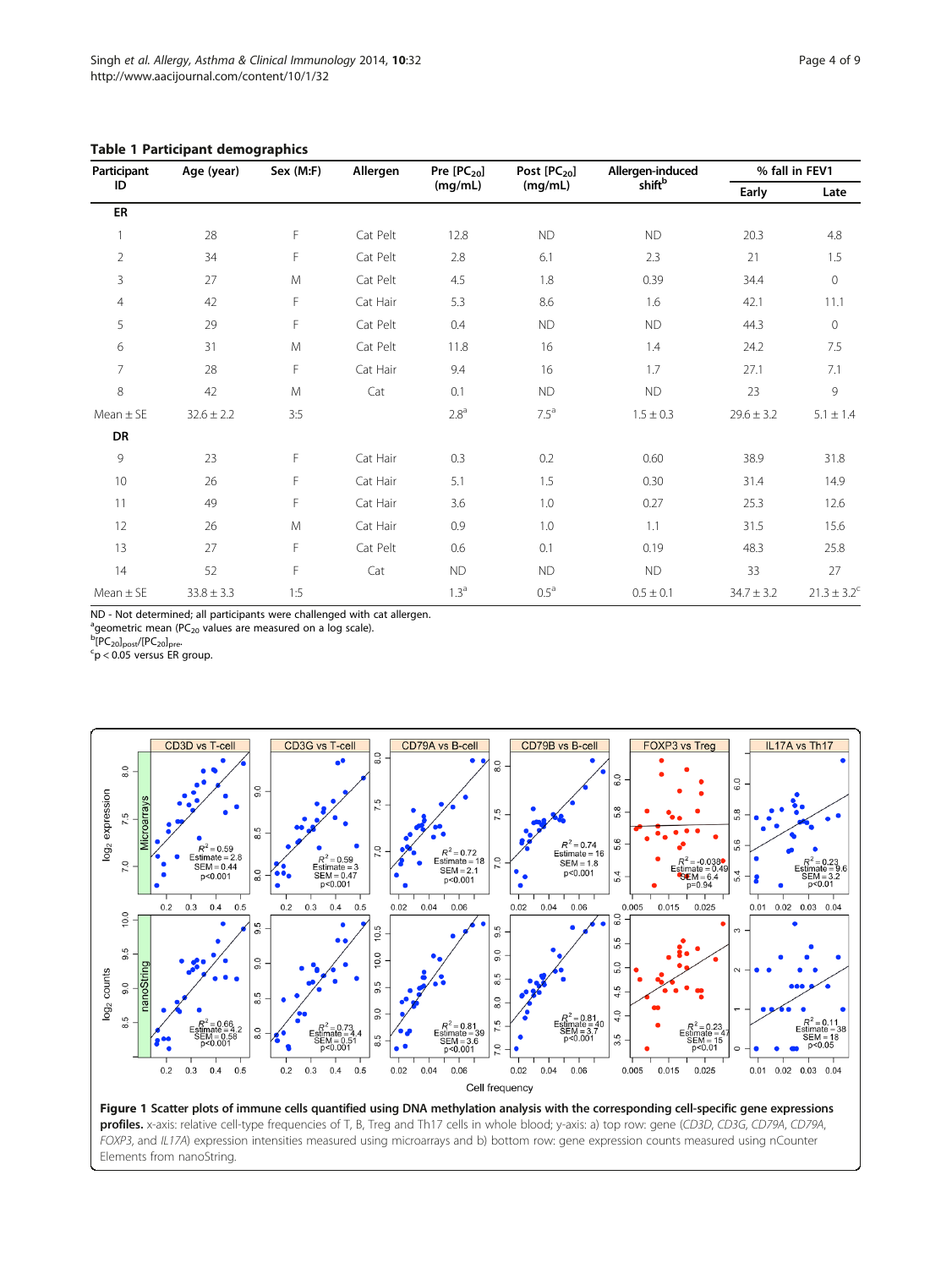| A. Comparing immune cell-frequencies between ERs and DRs after allergen challenge |                                                                                   |                                           |                             |
|-----------------------------------------------------------------------------------|-----------------------------------------------------------------------------------|-------------------------------------------|-----------------------------|
|                                                                                   | Fold-change (post-pre) in early responders                                        | Fold-change (post-pre) in dual responders | $\Delta$ ER vs. $\Delta$ DR |
|                                                                                   | Mean $\pm$ SEM                                                                    | Mean $\pm$ SEM                            | p-value                     |
| T cell                                                                            | $-2.20 + 1.40$                                                                    | $-4.26 + 2.39$                            | 0.45                        |
| B cell                                                                            | $-0.20 + 0.17$                                                                    | $-0.11 + 0.26$                            | 0.77                        |
| Th <sub>17</sub> cell                                                             | $-0.22 + 0.21$                                                                    | $0.14 + 0.16$                             | 0.22                        |
| Treg cell                                                                         | $-0.12 + 0.06$                                                                    | $-0.42 + 0.17$                            | 0.10                        |
|                                                                                   | B. Comparing immune cell/cell ratios between FRs and DRs after allergen challenge |                                           |                             |

<span id="page-4-0"></span>Table 2 Comparing immune cell-frequencies and cell/cell ratios between early and dual responders after allergen challenge

| B. Comparing immune cell/cell ratios between ERs and DRs after allergen challenge |                                            |                                           |                                   |
|-----------------------------------------------------------------------------------|--------------------------------------------|-------------------------------------------|-----------------------------------|
|                                                                                   | Fold-change (post-pre) in early responders | Fold-change (post-pre) in dual responders | $\triangle$ ER vs. $\triangle$ DR |
|                                                                                   | Mean $\pm$ SEM                             | Mean $\pm$ SEM                            | p-value                           |
| T/B                                                                               | $-0.59 + 0.70$                             | $-0.74 + 0.43$                            | 0.87                              |
| Th17/T                                                                            | $0.002 + 0.006$                            | $0.009 + 0.002$                           | 0.31                              |
| Treg/T                                                                            | $-0.0008 \pm 0.005$                        | $-0.006 \pm 0.002$                        | 0.38                              |
| B/Th17                                                                            | $-0.009 + 0.10$                            | $-0.37 + 0.21$                            | 0.13                              |
| B/Treg                                                                            | $-0.002 + 0.22$                            | $0.42 + 0.18$                             | 0.18                              |
| Th17/Treg                                                                         | $0.006 + 0.09$                             | $0.28 + 0.03$                             | 0.03                              |

#### Genes associated with Th17 and Treg cells

A multiple linear regression model (limma) was used to identify genes whose expression levels correlated with the frequencies of specific cell-types independent of changes in the frequencies of other cell-types (gene expression  $\sim$  Th17 + Treg + B-cells + other T-cells, where other T-cells = overall T-cells minus Th17 and Treg). 10 (99) genes were positively correlated with Th17 (Treg) cells at an FDR of 10%, with no overlapping genes between the two lists. Th17 genes included KIR2DS2, TAGLN, C14orf37, KRTAP13-3, SAP30, KIR2DS4, LAIR2, FLJ30679, RORC and KIR2DL2. The 99 Treg genes were enriched (FDR =  $5\%$ ) for 27 pathways including many relevant regulatory pathways such as IL-2 regulation of translation, Regulation of telomere length and cellular immortalization, Regulation of T cell function by CTLA-4 (Additional file [1](#page-7-0): Figure S2). Partial Least Squares (PLS) was used to determine the correlation between the set of



depict the median value of the data for each boxplot.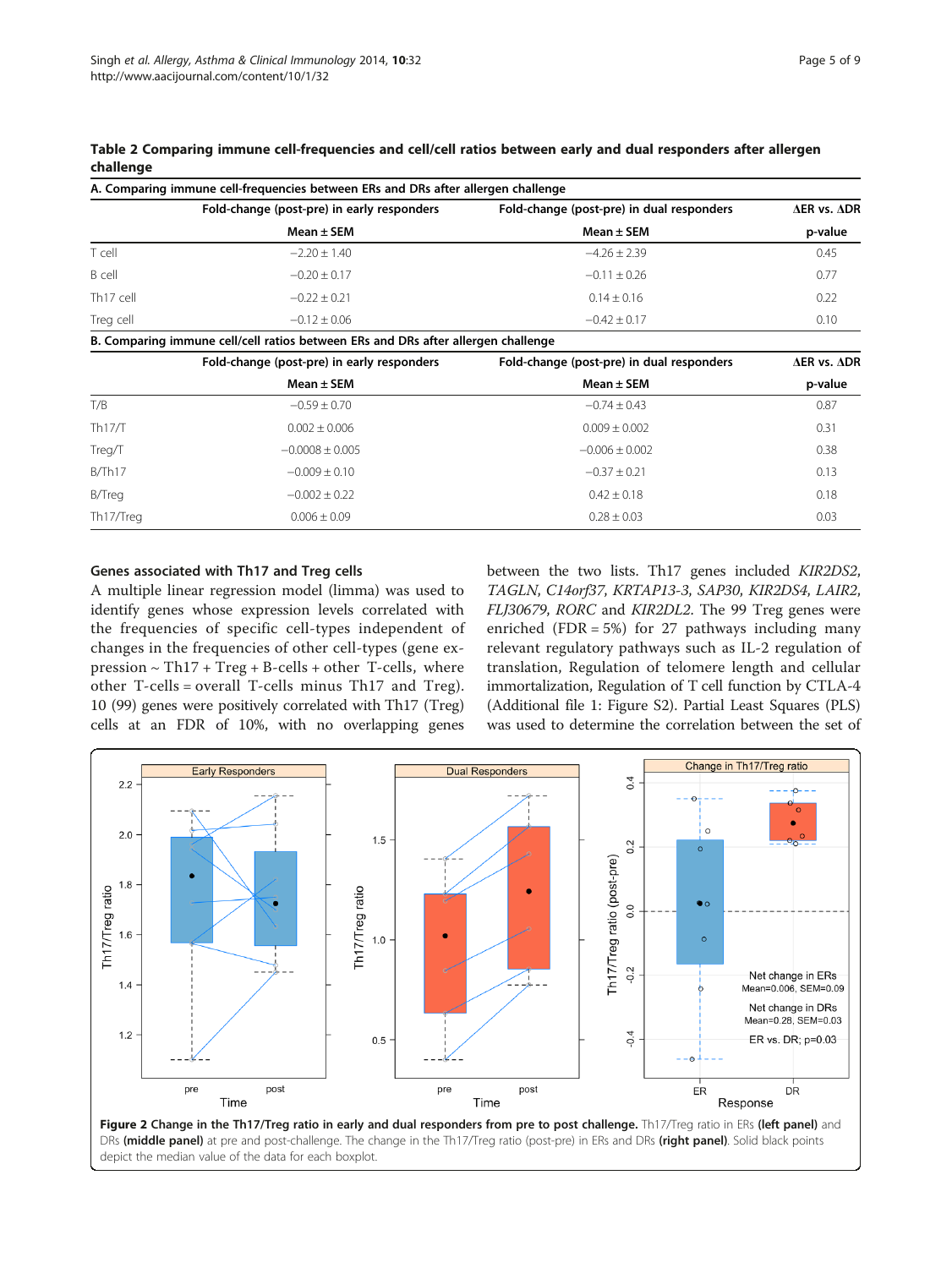10 Th17 genes and the set of 99 Treg genes. Figure 3 depicts the results of PLS using a correlation circle (see Gonzalez et al. [\[26](#page-8-0)] for complete details on graphical outputs of PLS). Vectors drawn from the origin to each of the points (genes) allows one to determine the relationship between genes: 1) if the angle between two vectors is less than 90°, there exists a positive correlation between the two genes, 2) if the angle between two vectors is greater than 90°, there exists a negative correlation between the two genes, and 3) if the angle between two vectors is equal to 90°, the correlation between the two genes is zero. Figure 3 shows that the Th17 genes were inversely correlated with Treg genes (angle greater than 90°).

#### Genes significantly correlated with the Th17/Treg ratio

To investigate the relationship of Th17/Treg ratio and gene expression profiles, we identified correlated genes in the entire sample set. We identified 13 genes significantly correlated with Th17/Treg ratio using limma (FDR =  $5\%$ , Table 3). Interestingly, 7 genes (KIR3DL1, LAIR2, KIR2DS2, KIR2DL2, CD226, KIR2DS4, KIR2DS1) belong to the leukocyte receptor complex (LRC) located on chromosome 19q13.4, and were shown to be positively correlated except CD226. However, of the four genes profiled



| Table 3 Genes significantly correlated to Th17/Treg ratio |  |
|-----------------------------------------------------------|--|
| in Pearson tests (FDR <0.05)                              |  |

| Gene       | r       | p value  | <b>FDR</b> |
|------------|---------|----------|------------|
| TAGLN      | 0.78    | 7.59E-07 | 0.02       |
| C14orf37   | 0.77    | 3.16E-06 | 0.02       |
| $KIR3DI1*$ | 0.75    | 3.82E-06 | 0.02       |
| $LAlR2*$   | 0.75    | 4.80E-06 | 0.02       |
| CDCP1      | 0.74    | 5.77E-06 | 0.02       |
| $KIR2DS2*$ | 0.74    | 6.19E-06 | 0.02       |
| SAP30      | 0.74    | 7.09E-06 | 0.02       |
| $KIR2DL2*$ | 0.73    | 8.51E-06 | 0.02       |
| $CD226*$   | $-0.73$ | 9.83E-06 | 0.02       |
| ZNF286B    | $-0.73$ | 9.27E-06 | 0.02       |
| KRTAP13-3  | 0.72    | 1.57E-05 | 0.03       |
| $KIR2DS4*$ | 0.71    | 2.38E-05 | 0.043      |
| $KIR2DS1*$ | 0.70    | 2.86E-05 | 0.048      |

\*genes belonging to leukocyte receptor complex (LRC).

using nanoString, only CD226 and KIR2DS4 successfully replicated (Figure [4](#page-6-0)). The top-listed transcriptional network in GeneGo network analysis for the 13 significant genes included regulatory functions in immune responses (Additional file [1](#page-7-0): Table S1).

#### Significantly different genes between ERs and DRs in Th17 or Treg

In a secondary analysis, we also analysed gene-cell correlations that significantly differed between early and dual responders, irrespective of allergen exposure, using limma. In GeneGo network analysis, genes differentially associated with Th17 (165 genes differentially associated with Th17 between ERs and DRs, p < 0.01) were enriched for immunological processes including immunoglobulin mediated immune response and adaptive immune response. Genes differentially associated with Treg between ER and DR (554 genes,  $p < 0.01$ ) were enriched for immune processes. Although the genes differentially associated with Th17 cells between ERs and DRs did not achieve a stringent threshold of FDR, the top three genes, S100B, MILR1 and  $CHI3L1$  (p-value < 0.001,  $FDR = 0.79$ , Additional file [1:](#page-7-0) Figure S3), have previously been reported to be involved in allergy or asthma [[27-29\]](#page-8-0). Additional file [1:](#page-7-0) Figure S3 shows that all three genes were differentially correlated with Th17 cell counts with respect to the response class using both the microarray and nanoString platforms.

#### **Discussion**

Although Th17 and Treg cells arise from a common precursor cell [\[30](#page-8-0)] they have opposing inflammatory roles which has been demonstrated in the context of autoimmune disease [[31](#page-8-0)], infection [[32](#page-8-0)], and recently allergic airway inflammation [\[1](#page-7-0)]. In the present study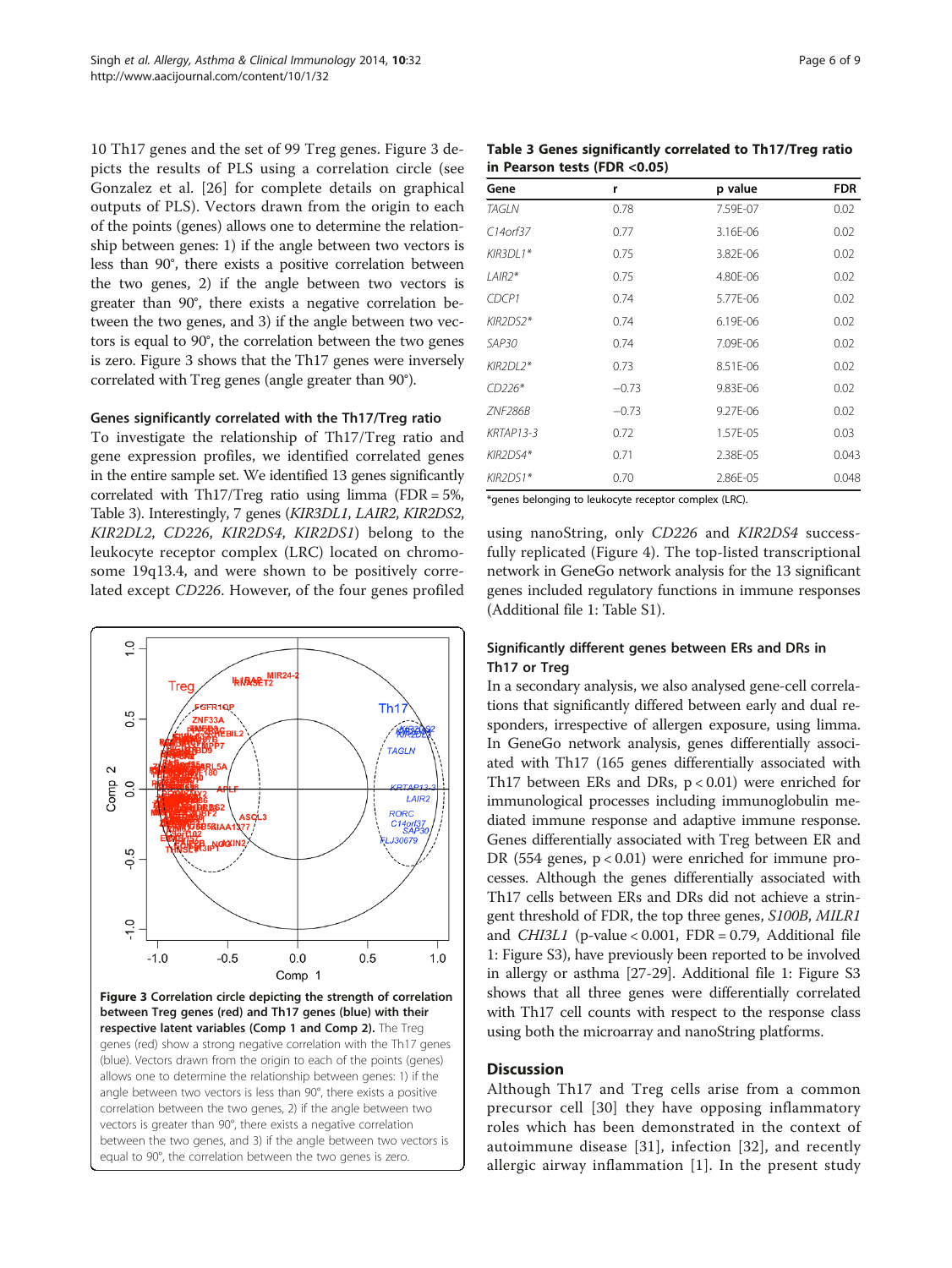<span id="page-6-0"></span>

we demonstrate a potential Th17/Treg homeostatic imbalance using peripheral blood of isolated early and dual asthmatic responders (ERs and DRs) undergoing allergen inhalation challenge.

DNA methylation analysis used to enumerate various immune cells revealed good correlation with the cellspecific gene expression profiles as measured using microarrays. Technical replication using nCounter Elements from nanoString, a more sensitive platform indicated that FOXP3 expression was indeed correlated with Treg cell counts. As a marker for human Tregs, however, FOXP3 expression is of doubtful value, due to its transient expression in activated non-regulatory effector T cells [[21](#page-8-0)]. In addition, other cell-surface markers such as CD127 or CD45RA have been used to isolate FOXP3+ Treg cell populations with high efficiency [\[33,34\]](#page-8-0). Epigenetic enumeration of Treg cells in the present study has been shown to positively correlate with CD4<sup>+</sup>CD25<sup>+</sup>CD127<sup>lo</sup>, and CD4<sup>+</sup> CD25<sup>+</sup>CD[12](#page-8-0)7<sup>lo</sup>FOXP3<sup>+</sup> [12] and thus are truly representative of suppressive Tregs.

The percentage of Treg cells did not significantly change in either ERs  $(-0.12 \pm 0.06; p = 0.11)$  or DRs  $(-0.42 \pm 0.17;$ p = 0.054), two hours post-challenge. Previous studies have also not shown significant changes in Treg cells in peripheral blood in DRs undergoing allergen inhalation challenge [\[35,36](#page-8-0)]. This may be due to many factors such as the time of the post-challenge blood draw, the cell-surface markers used to isolate the Treg cells as well as the small sample sizes  $(n = 6-11)$  used in these studies. Similarly, the percentage of Th17 cells also did not significantly change in ERs  $(-0.22 \pm 0.21; p = 0.30)$  or DRs  $(0.14 \pm 0.16; p = 0.44)$ , after allergen challenge. Th17 cells have been shown to be increased 7 and 24 hours post-challenge in both ERs and DRs and the increase in DRs was greater than in ERs 24 hours post challenge [\[5](#page-8-0)]. Th17 cells as well as the concentrations of IL-17 and IL-22, have also been shown to be increased with the severity of allergic asthma [[37](#page-8-0)]. Genes significantly positively correlated with Th17 cells included RORC, the transcription factor involved in Th17 differentiation, whereas genes significantly positively correlated with Treg genes was enriched for regulatory functions. Furthermore, Th17 and Treg cell associated genes were inversely correlated with each other, further implicating the phenotypic roles of these cell-types in allergic asthma.

Although neither cell-type significantly changed pre to post challenge, the change in the Th17/Treg ratio from pre to post challenge significantly ( $p = 0.03$ ) differed between ERs and DRs. The Th17/Treg ratio increased in DRs whereas little change occurs in ERs after challenge. The increase in the Th17/Treg ratio in DRs is driven by an increase in the number of Th17 cells  $(0.14 \pm 0.16)$ and a decrease in the number of Treg cells  $(-0.42 \pm 1)$ 0.17) due to allergen exposure. A possible mechanism of Th17/Treg imbalance was suggested by the genes that were correlated with Th17/Treg ratio. LRC on chromosome 19q13.4 encodes immunoglobulin super family receptors including killer immunoglobulin like receptors (KIRs) expressed on hematopoietic cells. Almost all LRC significant genes were positively correlated to Th17/Treg, whilst CD226 is the only LRC gene negatively correlated. A previous study on differential expression of LRC genes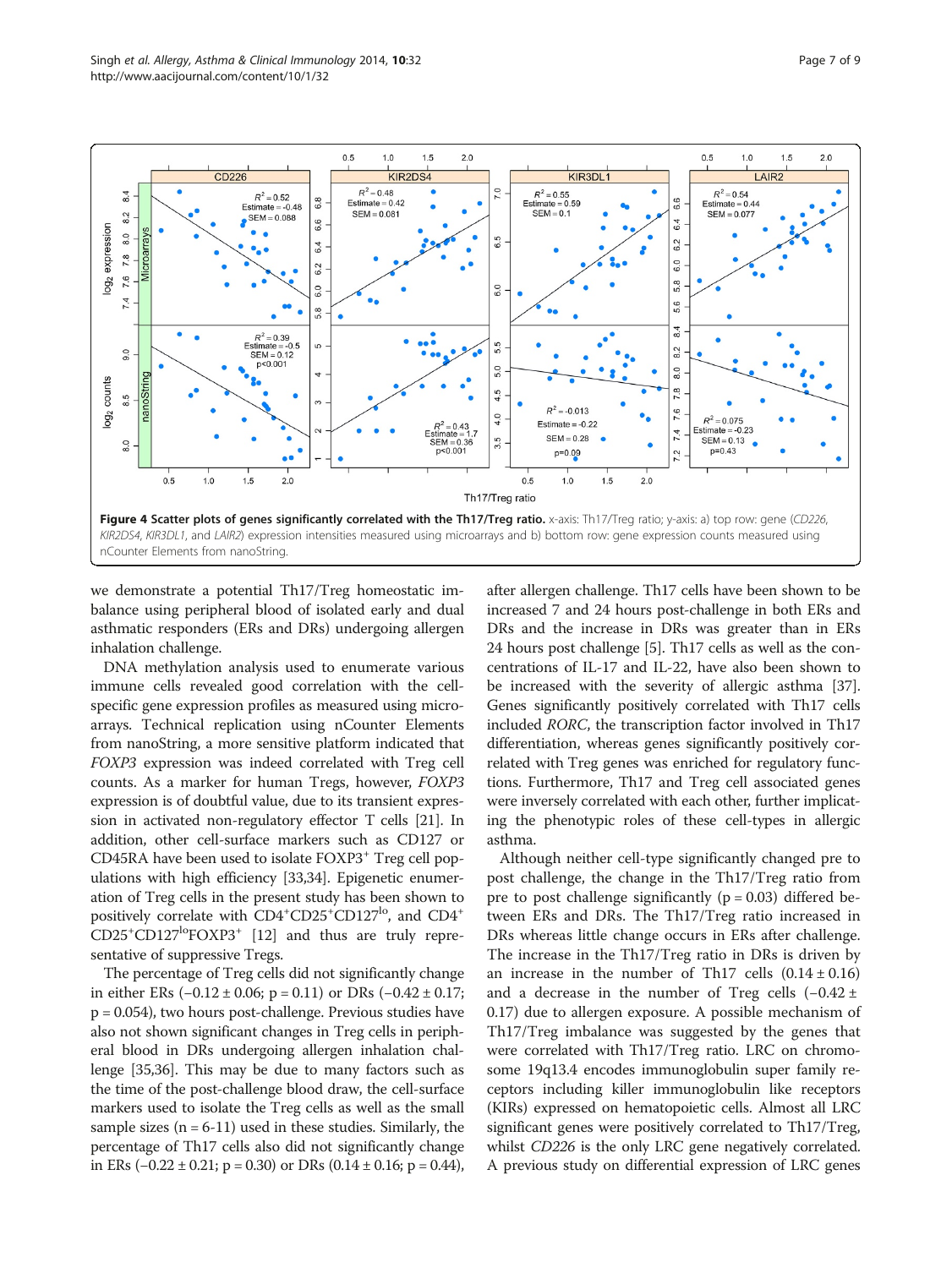<span id="page-7-0"></span>revealed that KIRs and inhibitory receptor ILT2/LIR1 were expressed in activated T cells and that KIR levels in T cells are associated with resistance to activation-induced cell death [\[38](#page-8-0)]. These may suggest a new hypothesis that LRC gene expression patterns might be related to Th17/ Treg ratio and involved in immune responses to inhaled allergen in asthmatics.

The statistical interaction analyses suggested differences in gene expression profiles in Th17 or Tregs between ERs and DRs. Interestingly, top-listed differentially expressed Th17-associated genes S100B, MILR1 and CHI3L1 have been reported to play roles in allergy and asthma. S100B<sup>+</sup> lymphocytes in blood have been reported to consist of two subtypes; a cytotoxic T cell and a NK subtype [\[27\]](#page-8-0). In connection with the significant correlations between Th17 and KIR family, Th17 measured by epigenetic cell counting for IL17A might be related to other types of immune cells. This is supported by reports showing that IL-17 genes are expressed in non-CD4<sup>+</sup> T cells such as γδ T cells, NK cells and Type 3 innate lymphoid cells, suggesting that innate immunity might be responsible for initiating this type of inflammation commonly associated with Th17 immunity [[39,40](#page-8-0)]. Further studies are needed to clarify the disparity between true Th17 and IL17Ademethylated cells. MILR1 is the gene for allergin-1 protein, which was recently identified to play an inhibitory role in mast cell functions [\[28\]](#page-8-0). Polymorphisms in CHI3L1 as well as the concentration of its corresponding protein YKL-40 in serum has been associated with asthma and pulmonary function [[29](#page-8-0)]. Our findings suggest that Th17 cell gene expression profiles are divergent between asthmatic responses and that these profiles might be related to immune mechanisms.

A limitation of this study is its small sample size, which reduces the statistical power in identifying true positives. Therefore we deemed a technical validation using a highly sensitive platform appropriate for this study. Independent replication will be important as part of future studies with larger sample sizes. Another limitation of the present study is that only a limited number of cell-types were studied using DNA methylation analysis, whereas quantification of a wide array of cell-types such as Th1, Th2, and Th9 cells would provide deeper biological insights into the mechanisms of allergic asthmatic responses. DNA methylation based qPCR assays for these cell-types will allow for tissue samples to remain unperturbed, and additional sources of variability, such as those observed in fluorescence activated cell sorting to be avoided.

The careful phenotyping of our participants, together with innovative epigenetic- and gene expression-based methodologies, have nevertheless revealed interesting directions for further investigations using large sample sizes and different allergens.

#### Availability of supporting data

Supplementary Tables and Figures are shown in "Additional Documentation".

#### Additional file

[Additional file 1: Figure S1.](http://www.biomedcentral.com/content/supplementary/1710-1492-10-32-S1.doc) Epigenetic vs. hematolyzer correlation of relative lymphocyte counts. Figure S2. Pathway analysis of 99 genes positively significantly associated with Treg cells. Only pathway with FDR<5% are shown. Figure S3. Correlation between genes and Th17 cells that differ between early and dual responders. Table S1. Top-listed transcription regulation network in GeneGo analysis for the genes significantly correlated to Th17/Treg ratio (FDR < 0.05).

#### Abbreviations

Th17: T helper 17; Treg: Regulatory T; FOXP3: Forkhead box protein 3; TSDR: Treg specific demethylation region; ER: Isolated early responder; DR: Dual responder; Limma: Linear models for microarrays; PLS: Partial least squares; LRC: Leukocyte receptor complex.

#### Competing interests

The authors declare that they have no competing interests.

#### Authors' contributions

AS and MY contributed equally to this work. GMG, PMO, CC, JMF, LPB, SJT participated in research design and provision of samples. MY, JR, SJT participated in the sample processing and following experiments. SO and UH performed the epigenetic cell counting assay. AS, MY, JYC, SJT conducted data analyses. AS, MY, CC, SJT participated in the writing of the paper. All authors read and approved the final manuscript.

#### Acknowledgements

We thank the research participants for taking part in these studies, as well as Johane Lepage, Philippe Prince, Joanne Milot, Mylène Bertrand, Richard Watson, George Obminski, Heather Campbell, Abbey Torek, Tara Strinich and Karen Howie for their expertise and assistance with participant recruitment, allergen challenge and sample collection, as part of the AllerGen NCE Clinical Investigator Collaborative. We also thank Peter Paré for technical advice. This research was supported by funding from AllerGen NCE Inc. (Allergy, Genes and Environment Network) and the Canadian Institutes of Health Research. We are grateful for additional funding support from the Peter Wall Institute for Advanced Studies. AS is the recipient of the CIHR Doctoral Award – Frederick Banting and Charles Best Canada Graduate Scholarship. MY was supported in part by the fellowship grants of a Canadian Institutes of Health Research (CIHR) Integrated and Mentored Pulmonary and Cardiovascular Training Program (IMPACT), the Sumitomo Life Social Welfare Services Foundation and the Mochida Memorial Foundation for Medical and Pharmaceutical Research.

#### Author details

<sup>1</sup> James Hogg Research Centre for Heart Lung Innovation, St. Paul's Hospital, University of British Columbia, Vancouver, BC, Canada. <sup>2</sup>Institute for HEART + LUNG Health, Vancouver, BC, Canada. <sup>3</sup>Prevention of Organ Failure (PROOF) Centre of Excellence, Vancouver, BC, Canada. <sup>4</sup>Vancouver Coastal Health Research Institute, Vancouver General Hospital, Vancouver, BC, Canada. 5 Department of Medicine, Division of Respiratory Medicine, UBC, Vancouver, BC, Canada. <sup>6</sup>Department of Medicine, McMaster University, Hamilton, ON, Canada. <sup>7</sup> Epiontis GmbH, Berlin, Germany. <sup>8</sup> Quebec Heart and Lung Institute Laval University, Québec City, QC, Canada.

#### Received: 19 April 2014 Accepted: 2 June 2014 Published: 24 June 2014

#### References

- 1. Zhao J, Lloyd CM, Noble A: Th17 responses in chronic allergic airway inflammation abrogate regulatory T-cell-mediated tolerance and contribute to airway remodeling. Mucosal Immunol 2013, 6(2):335–346.
- 2. Cosmi L, Liotta F, Maggi E, Romagnani S, Annunziato F: Th17 cells: New players in asthma pathogenesis. Allergy 2011, 66(8):989–998.